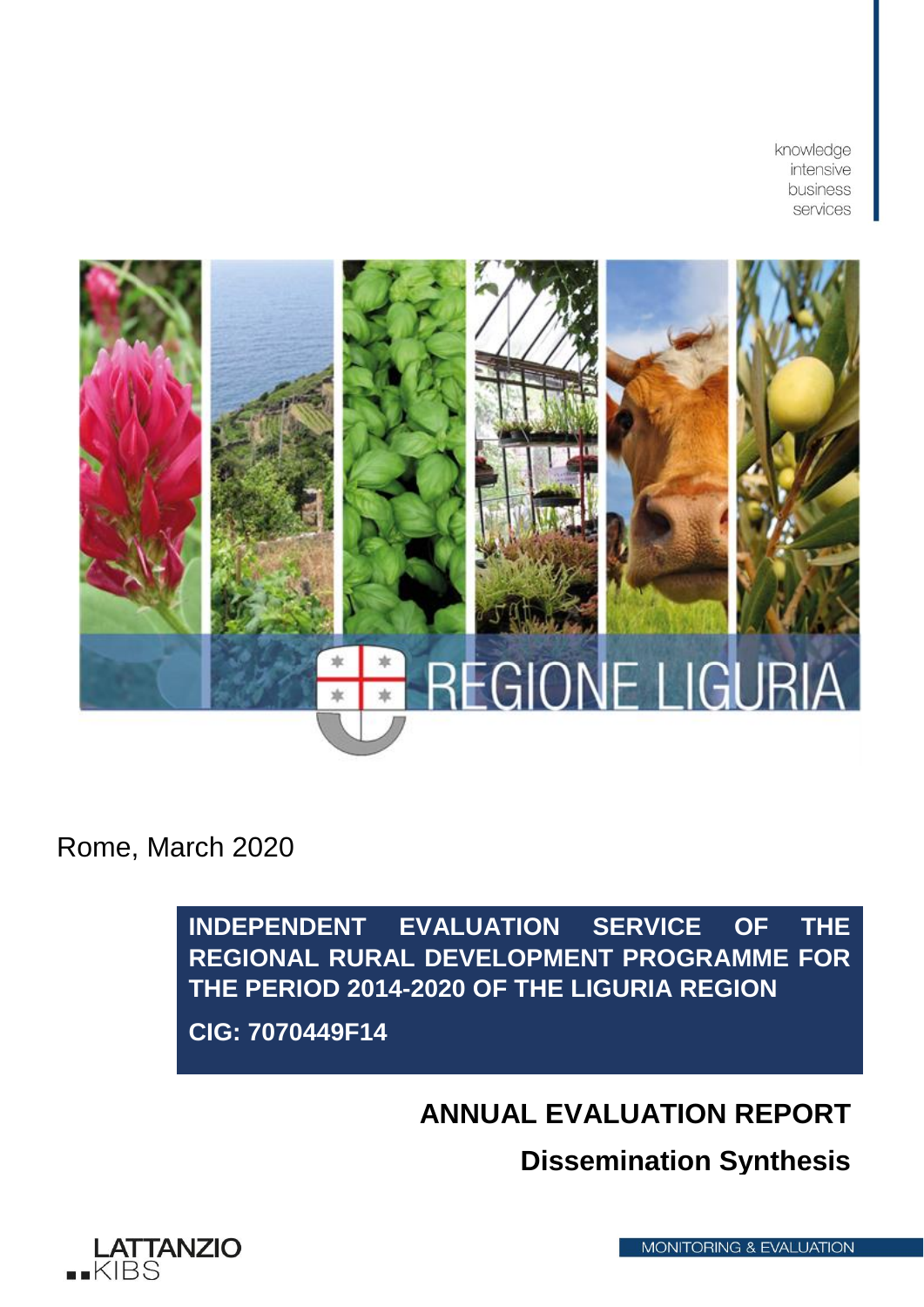

# **TABLE OF CONTENTS**

| <b>Introduction</b>                                                                          |  |
|----------------------------------------------------------------------------------------------|--|
| 1. Main findings and related evaluation conclusions                                          |  |
| 2. Methodological support activities for the self-evaluation of Local Development Strategies |  |
|                                                                                              |  |
|                                                                                              |  |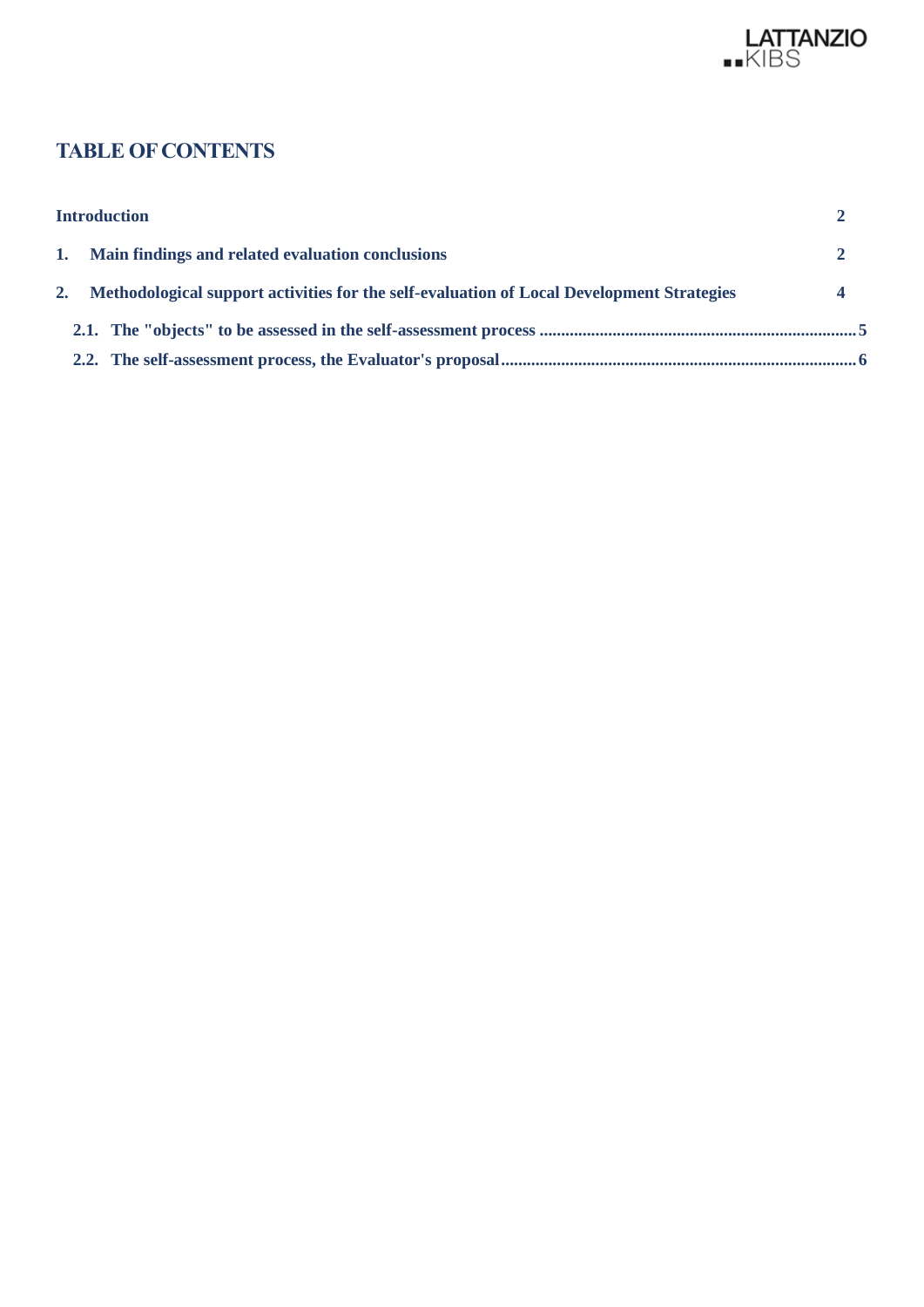<span id="page-2-0"></span>**Introduction**

The **Annual Evaluation Report** (hereinafter referred to as RVA), therefore relating to the state of implementation of the RDP 2014-2020 of the Liguria Region as at 31 December 2019, was structured in accordance with what was agreed during the coordination meetings with the Regional Administration.

## <span id="page-2-1"></span>**1. Main findings and related evaluation conclusions**

The **main results that emerged and the relative evaluation conclusions** drawn from the surveys carried out for the Annual Evaluation Report are summarised below for each of the Rural Development Priorities.

► **Priority 1 - "Promoting knowledge transfer and innovation in agriculture, forestry and rural areas".**

In Liguria, the entrepreneurial fabric (existing, new entrants and those who will be made up of "young" conductors) needs support at the level of training, information and consultancy activities to counter the low rate of specific preparation currently expressed (about 2.7% of entrepreneurs have a higher education diploma or degree). Not only: collaboration, cooperation and the organisation of the supply chains must also be relaunched through the implementation of innovative projects capable of promoting competitiveness in the agricultural sector.

The transversal measures programmed in this priority through measures 1 - "Knowledge transfer and information actions", 16 - "Pei-Partenariato europeo per l'innovazione groups" and 19 - "Sostegno allo sviluppo locale LEADER - sviluppo locale di tipo partecipativo" (LEADER support for local development - participatory local development), have so far contributed rather marginally to the improvement of the specific needs defined in the programming phase due to delays in the publication of specific calls for proposals or to specific delays in implementation. Therefore, the first evaluative evidence shows, first of all, a physical progress of the operations but little can be said about the real strategic contribution of the interventions with respect to the increase in skills and the stimulus to innovation. It should be noted, however, that the training offer, implemented with measure 1, appears to be rather evenly distributed among the different sectors of interest. However, its activation time has not contributed to improve access to other strategic measures given the long activation time.

For these reasons, the recommendations revolve around the need to accelerate the implementation of the whole Priority 1, which has cross-cutting implications on the whole Programme and its main actors.

## ► **Priority 2 - "Enhancing farm viability and competitiveness of agriculture in all its forms in all regions and promoting innovative technologies for farms and sustainable forest management".**

Priority 2 has been designed to reinforce the process of modernisation and generational turnover in Ligurian farms, in continuity with previous programming periods.

The negative dynamics of the sector (decrease in the number of farms - medium/small size scarce propensity to the market and scarce recourse to new production models), according to the evaluation findings, have been rather significantly addressed by the interventions carried out.

There was, in fact, an improvement in economic performance in agricultural and forestry farms and a general propensity for diversification, as well as a factual and strategic support to young people entering the agricultural sector: young farmers benefiting from the Liguria RDP represent 75% of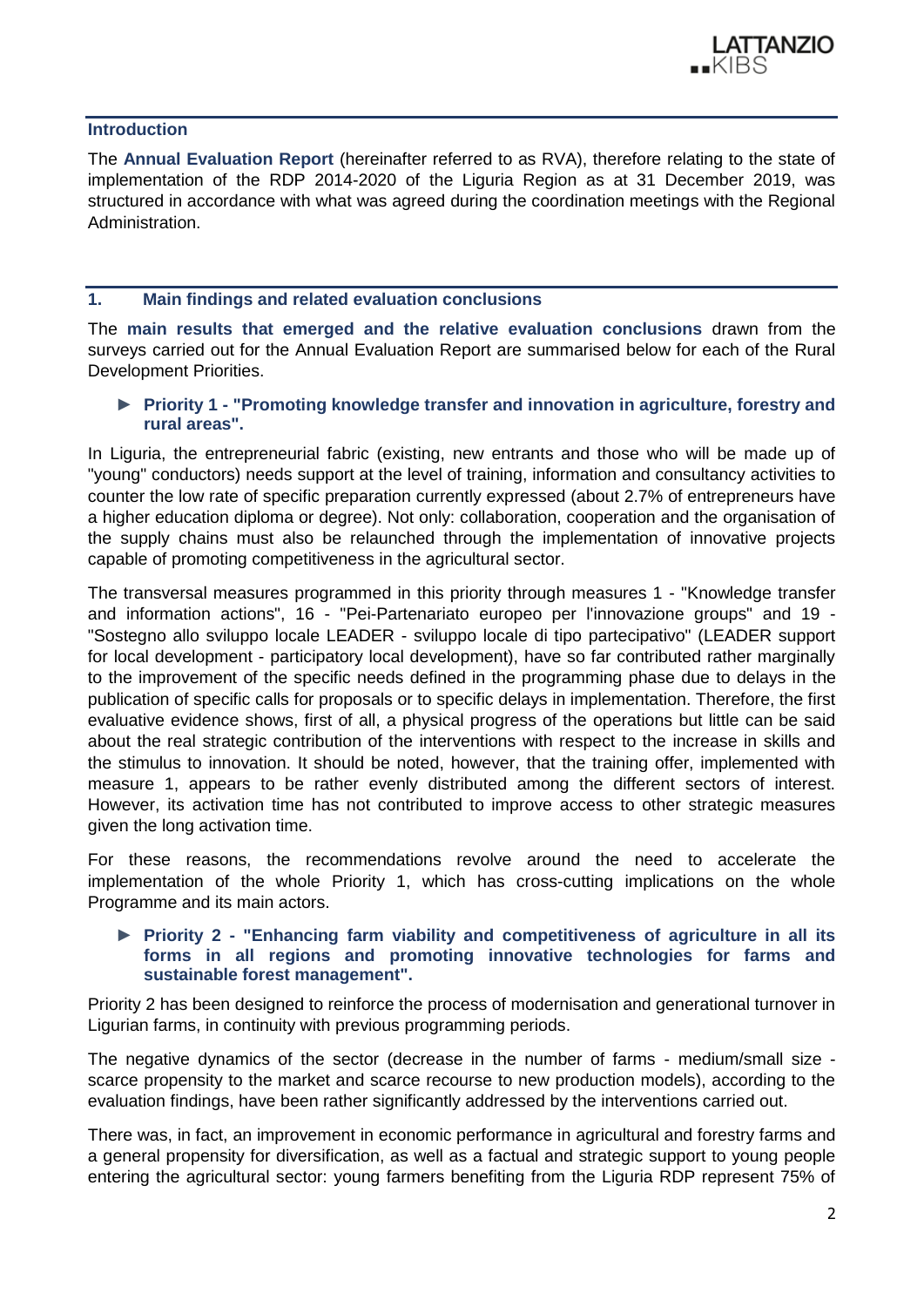

new farms registered with the regional Chambers of Commerce and measure 6.1 supported 278 new settlements.

The RDP has also acted on other aspects: 78% of the investments supported by measure 4.1 include environmental measures; finally, it is possible to state that all the initiatives undertaken to strengthen the structural 360° of farms may have some kind of impact on employment.

Finally, it should be stressed the importance of accompanying this process with substantial training and information activities which, however, as noted above, still suffers from implementation delays.

## ► **Priority 3 - "Promoting the organisation of the agro-food chain, including the processing and marketing of agricultural products, animal welfare and risk management in the agricultural sector".**

Priority 3 covers two macro areas of rural development that are rather central for Liguria: on the one hand, the interventions aim to support and protect quality production (an important sector for the region both in the "food" and "wine" sectors) and, on the other, the action shifts to the protection against climate change and environmental emergencies faced by farms in the area.

As of 2018, the results produced by the Programme with respect to the participation of companies in organic and quality label products, as well as the adoption of agro-food safety standards, also pursuing environmental objectives, appear satisfactory.

In continuity with the interventions provided for in the past programme, the aid offered has been allocated to the reduction of the direct costs of the individual farms linked to the control and verification of compliance with the specifications: out of 75 farms benefiting from measure 3.1, 51% have adhered to organic quality systems and quality labels and 49% have chosen to adhere to voluntary certification schemes for regional horticultural products, others have adhered to association bodies for the expenses incurred for information and promotion activities, participation in events, fairs, etc.. (M3.2).

M4.2, dedicated to improving the integration of primary producers in the agro-food chain, which plays a key role in the system productivity game, showed an excellent financial performance, with a ratio between liquidated and programmed resources of 84%.

The recommendations formulated for this priority are, in summary, referred to the rapid implementation of the measures that contribute to the FA 3A and 3B to support the development of the regional agri-food system, favouring the construction of a productive fabric that leverages on certified quality and supply chain organisation and to guarantee the sustainable management of natural resources by flanking agricultural activity with information and advisory tools on specific issues.

## ► **Priority 4 - "Preserving, restoring and enhancing the ecosystems connected to agriculture and forestry".**

The results obtained by the RDP for this priority, which aims to safeguard fundamental elements of nature, can be listed according to the 3 key elements to which it refers: biodiversity, water and soil.

With regard to the first aspect, the RDP is considered to be making a positive contribution to the protection of genetic diversity, species and regional ecosystems. However, the evaluation suggests to enhance the effectiveness of environmental measures to improve certain birdlife conditions in agricultural habitats by reducing chemical inputs and to continue proposing measures that increase the complexity (and self-protection) of the landscape.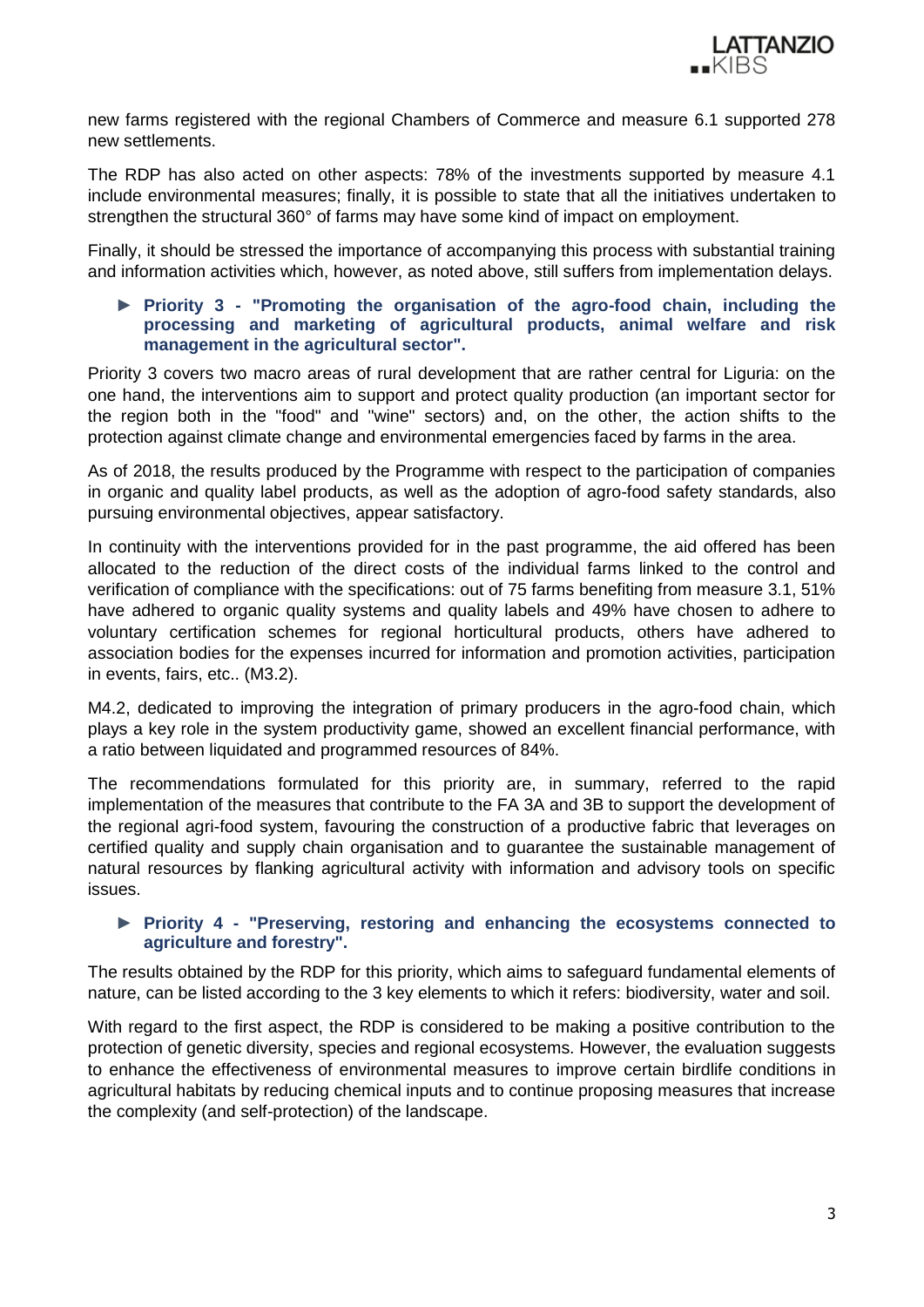

As far as water quality is concerned, the in-depth evaluation suggests to continue the implementation activities of the Action Plan for NVZs, providing the necessary support to interventions aimed at reducing the agricultural impact in NVZs.

# ► **Priority 5 - "Stimulating resource efficiency and the transition to a low-carbon and climate-resilient economy in the agri-food and forestry sector".**

From an evaluation point of view, the themes programmed within this Priority for the Liguria Region would seem to have obtained results that are not entirely satisfactory, since they have not been placed at the centre of the objectives of the interventions selected so far.

Starting with water-saving measures, this study showed that the logic of "economic" investments within farms has prevailed, to the detriment of those that would have affected the efficiency of irrigation systems, with a low role for the RDP in this aspect. With regard to the production of energy from renewable sources within the selected project park, it represents a reduced portion of the total, noting the low consistency of the overall dedicated investments.

Good success, on the other hand, of the structural measures (M8.3 - "Interventions to prevent forest damage from fires and natural disasters8.4 - "Interventions to restore forests damaged by fires and natural disasters", 8.5 - "Interventions to mitigate forests and increase the environmental value") which intervene on the integrity of the forest system by favouring the adaptation of forests to climate change and improving the resilience of forest ecosystems, which have actually improved the carbon sequestration process with a good potential demand expressed by the territory.

# ► **Priority 6 - "Working for social inclusion, poverty reduction and economic development in rural areas".**

The creation, diversification of enterprises, local development and, in general, social inclusion through the reduction of the marginality of territories and their inhabitants, are objectives pursued by the interventions included in Priority 6.

The interventions for the implementation of broadband (Measure 7.3) have been started but the target of the population living in rural areas (16.46%) is still far from being reached.

A positive note is the trend of Measure 6.2 (start-up of non-agricultural enterprises in rural areas) for which there is a progress of expenditure of 11% of the budget and the selection of 6 interventions in the forestry sector.

Another data to be noted as far as the LEADER strategy is concerned, is the start of the LAGs' self-evaluation process (5 selected for the same number of LAGs) with the support of the evaluator: in this case it was suggested to the Region to keep constant and lively the discussion with the LAGs in order to favour the identification of shared and strategic choices and paths for the territory.

<span id="page-4-0"></span>**2. Methodological support activities for the self-evaluation of Local Development Strategies**

During 2019 the Independent Evaluator defined the methodology for self-evaluation of local development strategies.

At the basis of the approach used there are some fixed points that characterize and stabilize the proposed method: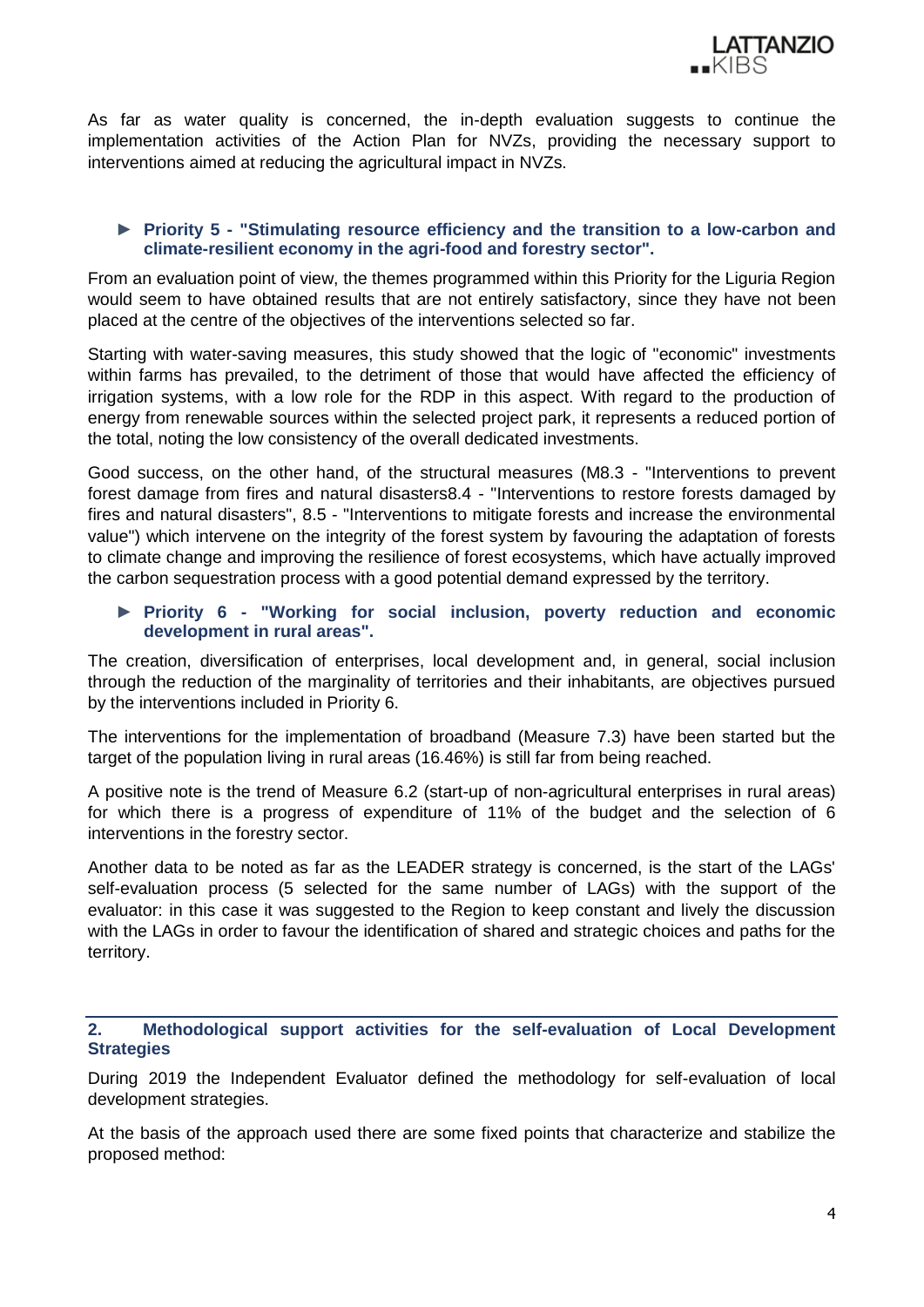

- $\triangleright$  the shared and participatory construction of what is evaluated and how it is evaluated;
- $\triangleright$  the identification of a minimum set of data, necessary and sufficient, to accompany LAGs in formulating their evaluation judgement with respect to the objects of self-evaluation;
- $\triangleright$  the sharing of why it is necessary to collect the minimum set of data and the organisational implications (for the LAG) in their collection; when they are to be collected, by whom and how they are to be managed in a systematic way (database);
- $\triangleright$  the awareness that the self-assessment process will have to be built looking at the usefulness of the tool;
- $\triangleright$  in order to express its full potential at local level, all those who gravitate around the LAG must be informed and involved: members, Board members, LAG technicians, experts, other stakeholders not included in the social structure with whom network relations are established;
- $\triangleright$  the connection of the self-assessment process with the independent evaluation process (the RDP Assessor).

## <span id="page-5-0"></span>**2.1. The "objects" to be assessed in the self-assessment process**

On 26 February 2019, an evaluation session was held at the headquarters of the Liguria Region to jointly identify the objects of self-evaluation. Different techniques were applied in the session, which are summarised below:

**A. Brainstorming Valuation,** in turn divided into**:**

- Creative phase (all participants freely identified all the elements that characterise the daily process of implementing Local Development Strategies, henceforth OSH);
- classification phase (the placement of each indicated element in a specific class, respecting in the aggregation of the different objects a principle of semantic proximity);
- reclassification phase (the identification in each class of further subclasses, the latter representing the final objects to be evaluated).

**B. Priority scale Obligatory;** the hierarchy of the identified objects with respect to two dimensions: **external effectiveness** (what guarantees a greater impact of OSH on the territories) and **efficiency** (what guarantees a greater fluidity of the OSH implementation process).

## **Objects of the evaluation identified**

Below are some examples of cards describing the objects of the self-assessment that have been identified through the self-assessment session.

Each object (Indicator) is associated to an evaluation question and the elements classified in the

| <b>INDICATOR NAME</b> | (A. STAKE) ABILITY TO DEAL WITH OTHER STAKEHOLDERS OUTSIDE THE GAL                                                                                                                                |  |  |  |  |
|-----------------------|---------------------------------------------------------------------------------------------------------------------------------------------------------------------------------------------------|--|--|--|--|
| ASSOCIATED BS STRINGS | NOT EASY TO EXPLAIN IN THE TERRITORY (TO MAYOR OR FARMER) WHY THEY HAVE<br>TO WORK TOGETHER - ATTENTION TO THE EXPECTATIONS OF THE TERRITORY<br>GREATER/MINOR PARTICIPATION OF ALL THOSE INVOLVED |  |  |  |  |
| EVALUATION QUESTION   | TO WHAT EXTENT ARE WE ABLE TO ACTIVATE RELATIONS (FUNCTIONAL TO THE<br><b>IMPLEMENTATION OF THE SSL) WITH OTHER STAKEHOLDERS OUTSIDE THE GAL?</b>                                                 |  |  |  |  |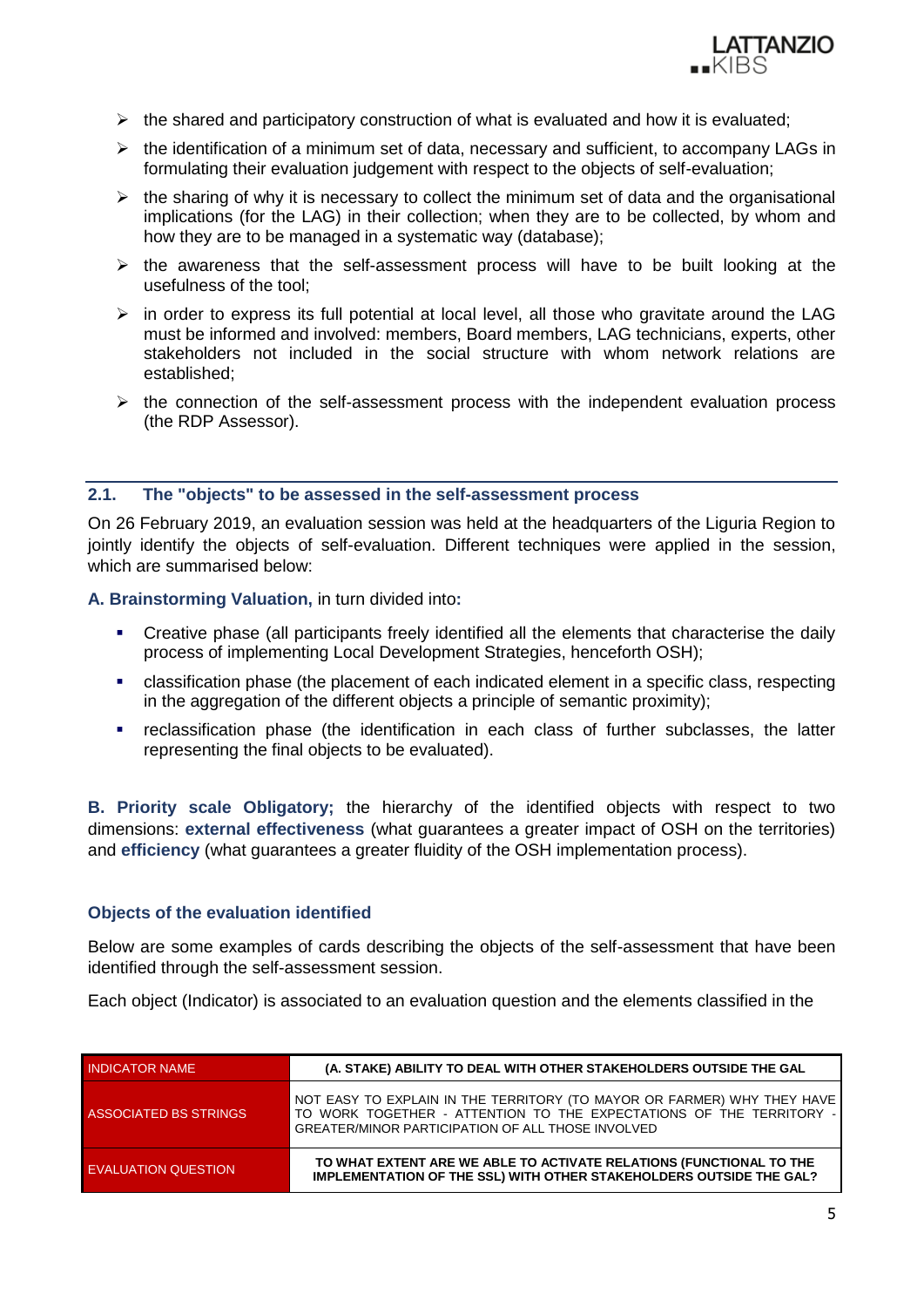

| <b>INDICATOR NAME</b>        | (B. PARTGAL) CAPACITY OF THE PARTNERSHIP GAL                                                                                                                                                                                                                                                                                                                                                                                                                                                                                                                                                                                                                                                                                                                                                                                                                                                                                                                                               |  |  |  |  |
|------------------------------|--------------------------------------------------------------------------------------------------------------------------------------------------------------------------------------------------------------------------------------------------------------------------------------------------------------------------------------------------------------------------------------------------------------------------------------------------------------------------------------------------------------------------------------------------------------------------------------------------------------------------------------------------------------------------------------------------------------------------------------------------------------------------------------------------------------------------------------------------------------------------------------------------------------------------------------------------------------------------------------------|--|--|--|--|
| <b>ASSOCIATED BS STRINGS</b> | THE EFFORT IN THE SHARING OF OBJECTIVES WITHIN THE PARTNERSHIP - FACILITATING<br>CONNECTIONS BETWEEN PRIVATE AND PUBLIC - LACK OF A STIMULUS OF (PRIVATE)<br>REPRESENTATIONS TOWARDS THEIR ASSOCIATES - MUCH WORK ON THE PUBLIC SIDE TO<br>FACILITATE COOPERATION BETWEEN MAYORS - LACK OF INTEREST ON THE PART OF<br>SOME MAYORS - UNIFICATION EXPERIENCE TWO GAL 19, 1 DIFFICULTY IN FINDING A<br>STRUCTURE, ALL THE MUNICIPALITIES IN THE ASSEMBLY - EXAGGERATED EXPECTATIONS<br>WITHIN THE GAL PARTNERSHIP - ASSEMBLIES CALLED 4 TIMES A YEAR FOR CALLS FOR<br>TENDERS AND OTHER RELEVANT ELEMENTS - BOARD OF DIRECTORS WITH 20 SUBJECTS -<br>GREATER WEIGHT OF SOME CATEGORIES - CONSTANCY AND SACRIFICE OF ALL THE<br>PARTICIPANTS IN THE ASSEMBLIES WOULD BE A WISH - DRY ASSOCIATIVE BODIES (19<br>ASSEMBLY) AND BOARD OF DIRECTORS (11) - WE THINK AS ADMINISTRATIVE BODIES -<br>ATTENTION TO THE FUNCTIONALITY OF THE BODIES - COHESION BETWEEN THE ASSEMBLY<br>AND THE BOARD -. |  |  |  |  |
| <b>EVALUATION QUESTION</b>   | TO WHAT EXTENT ARE WE ABLE, THROUGH PARTNERSHIP RELATIONS, TO ENSURE THAT<br><b>OUR LOCAL HEALTH SERVICES HAVE AN IMPACT ON THE TERRITORIES?</b>                                                                                                                                                                                                                                                                                                                                                                                                                                                                                                                                                                                                                                                                                                                                                                                                                                           |  |  |  |  |

## <span id="page-6-0"></span>**2.2. The self-assessment process, the Evaluator's proposal**

The self-assessment process must be conducted periodically, at least once a year. Depending on the object of the evaluation, the following may be involved: LAG members, Board members, LAG chairman, technical staff employed on a stable basis, technicians in charge of the investigations extracted from the LAG experts' short lists, beneficiaries, potential beneficiaries, other partners not included in the LAG's membership. As shown in the figure below, each LAG activity can produce a change in the short, medium and long term.



A self-assessment proposal is presented for each object of the assessment identified:

 what elements should/could be collected to support the formulation of the self-assessment judgement. For each object of the evaluation a qualitative self-assessment scale is provided, ranging from a minimum, "critical performance", to a maximum, "excellent performance";